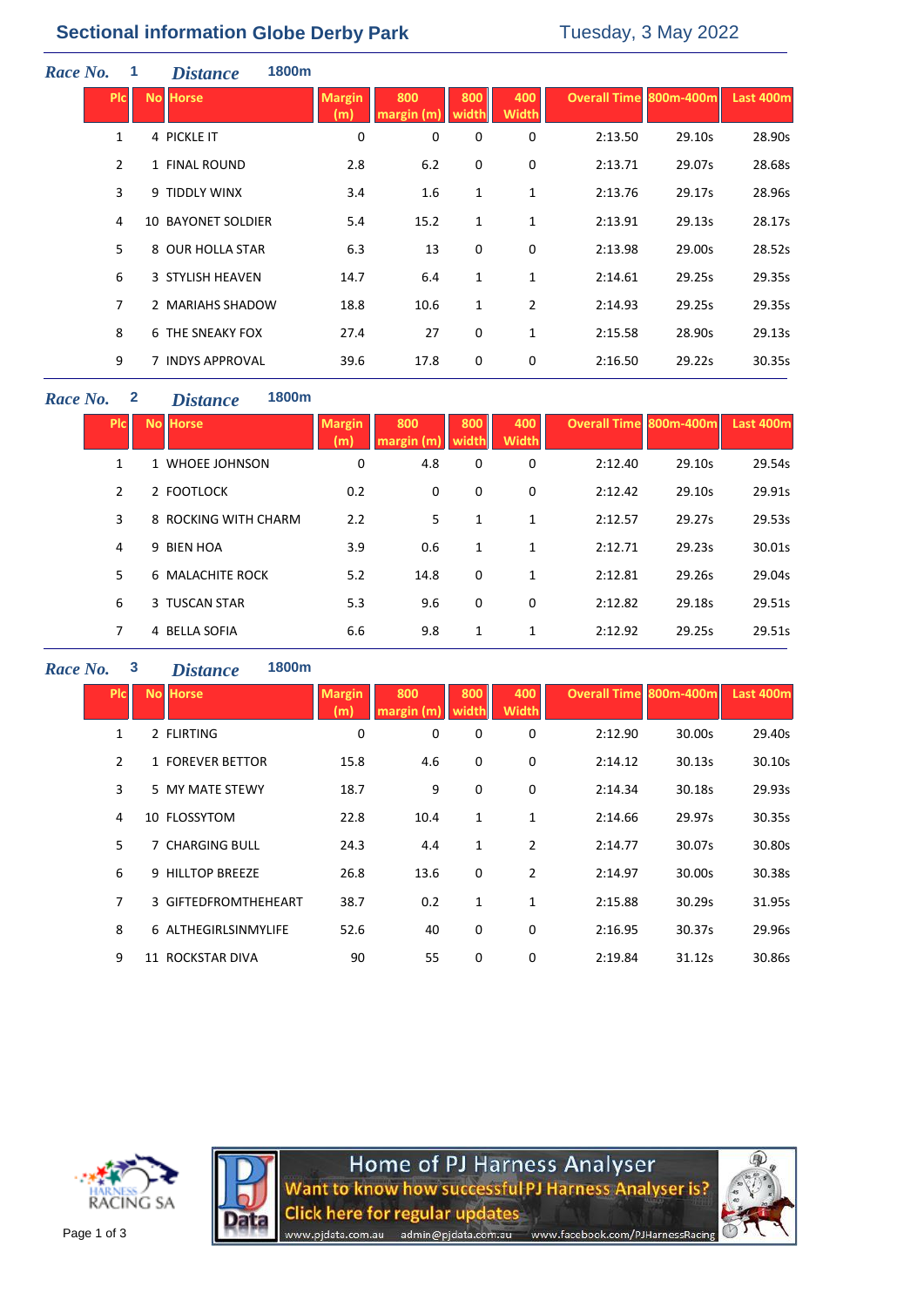# **Sectional information Globe Derby Park** Tuesday, 3 May 2022

| Race No.     | 4 | 1800m<br><b>Distance</b> |                      |                         |     |                     |                        |        |           |
|--------------|---|--------------------------|----------------------|-------------------------|-----|---------------------|------------------------|--------|-----------|
| <b>PIC</b>   |   | No Horse                 | <b>Margin</b><br>(m) | 800<br>margin (m) width | 800 | 400<br><b>Width</b> | Overall Time 800m-400m |        | Last 400m |
| $\mathbf{1}$ |   | 4 ACES DAUGHTER          | 0                    | 4.2                     | 1   | 1                   | 2:13.10                | 29.29s | 29.50s    |
| 2            |   | 8 PAY ME INTEREST        | 3.4                  | 13.2                    | 1   | 1                   | 2:13.36                | 29.16s | 29.22s    |
| 3            |   | 7 CELESTIAL DAYBREAK     | 5.4                  | 8.6                     | 1   | 2                   | 2:13.52                | 29.32s | 29.54s    |
| 4            |   | 5 KARMIC FIRE            | 7.9                  | 0                       | 1   | 0                   | 2:13.71                | 29.70s | 29.98s    |
| 5            |   | 2 BOSS MAJOR             | 17.7                 | 5.4                     | 0   | $\mathbf{1}$        | 2:14.47                | 30.04s | 29.96s    |
| 6            |   | 1 GIANT JACKSON          | 19.5                 | 0.4                     | 0   | 0                   | 2:14.61                | 30.09s | 30.42s    |
|              |   |                          |                      |                         |     |                     |                        |        |           |

## *Race No.* **5** *Distance* **1800m**

| Pic            | <b>No Horse</b>      | <b>Margin</b><br>(m) | 800<br>margin(m) | 800<br>width   | 400<br>Width   | <b>Overall Time 800m-400m</b> |        | Last 400m |
|----------------|----------------------|----------------------|------------------|----------------|----------------|-------------------------------|--------|-----------|
| 1              | 6 MAMMA KASS         | 0                    | 2.8              | 1              | 1              | 2:15.60                       | 29.47s | 29.82s    |
| $\overline{2}$ | 2 SNAPPER ROCKS      | 3.5                  | 0                | 0              | 0              | 2:15.88                       | 29.50s | 30.26s    |
| 3              | 5 SAMARA FURY        | 7.2                  | 8.2              | 1              | 1              | 2:16.17                       | 29.44s | 29.99s    |
| 4              | 3 FARASTHE EYECANSEE | 8.3                  | 10.2             | $\mathbf 0$    | 1              | 2:16.25                       | 29.67s | 29.69s    |
| 5              | 1 KEAYANG SHAKENBAKE | 8.8                  | 5.6              | 0              | 0              | 2:16.29                       | 29.68s | 30.06s    |
| 6              | 8 ARMA VEYRON        | 15                   | 21.6             | 1              | $\overline{2}$ | 2:16.78                       | 29.30s | 29.72s    |
| $\overline{7}$ | 4 LILLYSHELAINE      | 16.5                 | 27.4             | 0              | 0              | 2:16.90                       | 29.24s | 29.46s    |
| 8              | 7 WEWILL HAIL CAESAR | 24.4                 | 14.6             | $\overline{2}$ | 2              | 2:17.52                       | 29.45s | 30.78s    |
| 9              | 9 HALF MOON BEACH    | 28.4                 | 9.6              | $\overline{2}$ | 2              | 2:17.83                       | 29.34s | 31.55s    |

## *Race No.* **6** *Distance* **1800m**

| <b>PIC</b>     | <b>No Horse</b>      | <b>Margin</b><br>(m) | 800  | 800<br>width | 400<br>Width   | <b>Overall Time 800m-400m</b> |        | Last 400m |  |  |
|----------------|----------------------|----------------------|------|--------------|----------------|-------------------------------|--------|-----------|--|--|
| $\mathbf{1}$   | 11 SPEARHEAD         | 0                    | 2.2  | 2            | 1              | 2:17.30                       | 29.64s | 29.70s    |  |  |
| $\overline{2}$ | 7 NO ULTIMATUMS      | 0.8                  | 0    | 0            | 0              | 2:17.36                       | 29.70s | 29.86s    |  |  |
| 3              | 9 MAJOR WEST         | 3.2                  | 9.2  | $\mathbf{1}$ | $\overline{2}$ | 2:17.55                       | 29.54s | 29.52s    |  |  |
| 4              | 8 PLUTUS             | 10.2                 | 15   | 0            | $\overline{2}$ | 2:18.10                       | 29.61s | 29.53s    |  |  |
| 5              | 5 FUMIA REACTOR      | 14.9                 | 20.8 | $\mathbf{1}$ | 1              | 2:18.46                       | 29.52s | 29.54s    |  |  |
| 6              | 1 DELIANNA           | 18.5                 | 10.8 | 0            | 0              | 2:18.74                       | 30.20s | 29.87s    |  |  |
| 7              | 2 BILLY ROCKS        | 20.2                 | 4.4  | $\mathbf{1}$ | 1              | 2:18.88                       | 30.19s | 30.48s    |  |  |
| 8              | 10 MAGIC MASTERPIECE | 33.1                 | 15.6 | $\mathbf{1}$ | 3              | 2:19.88                       | 29.56s | 31.23s    |  |  |
| 9              | 3 MASLIN BEACH       | 52.4                 | 6.4  | 0            | 0              | 2:21.39                       | 30.08s | 32.82s    |  |  |
| 10             | 6 POACHING PADDY     | 66                   | 28   | 1            | 0              | 2:22.45                       | 30.44s | 31.87s    |  |  |
|                |                      |                      |      |              |                |                               |        |           |  |  |





Home of PJ Harness Analyser<br>Want to know how successful PJ Harness Analyser is? **Click here for regular updates** www.pjdata.com.au admin@pjdata.com.au www.facebook.com/PJHarnessRacing